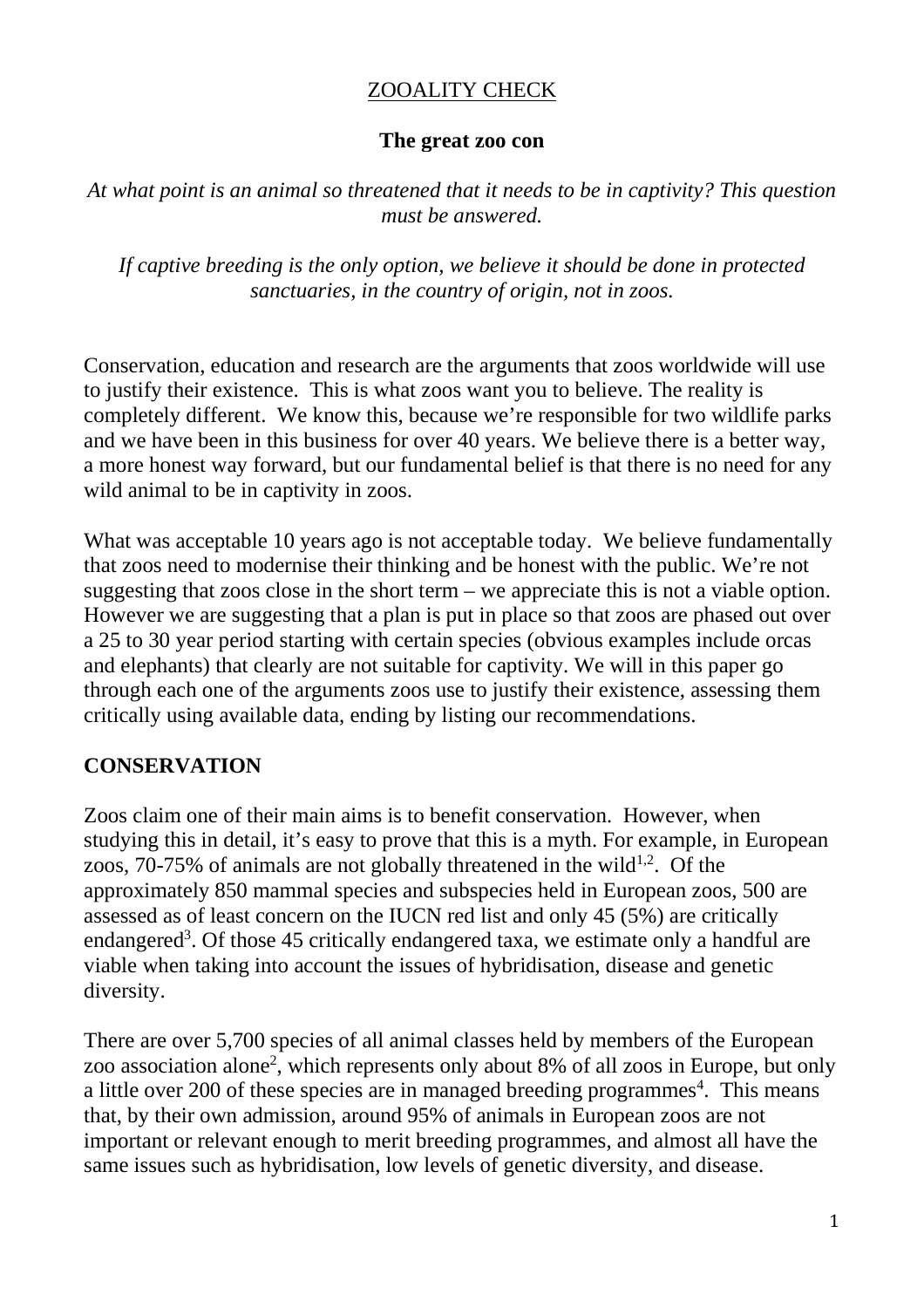So, one needs to ask the question – why are these wild animals in zoos in the first place? The answer to this is easy – zooreaucracies and zoo-rocrats have a stamp collector's mentality and an appetite and preference to please the public for iconic and non-threatened species leading to their needless captivity and "consumption" for entertainment. In other words, the public come first and not the animals. How is that conservation? Zoos don't want you to know these facts because it would expose the fundamental flaws in the arguments they put out for their existence, and as a consequence merely prove that they're in the conservation of business and not in the business of conservation.

## **EDUCATION & RESEARCH**

Zoos want us to believe that one of their main functions is educating the public on conservation. The question we have to ask is, where is the evidence of this?

For decades zoos have argued that seeing live animals helps educate and mobilise the next generation of conservationists. However it appears that unguided zoo visits result in improved biodiversity knowledge in only one third of visitors<sup>5</sup>, that professional zoo-educators can have better results in increasing biodiversity knowledge when working in schools rather than within a zoo<sup>6</sup>, and that improved biodiversity knowledge from zoo visits has only a weak link with increased knowledge of proconservation behaviour anyway<sup>7</sup>. And knowledge of pro-conservation behaviour is a long way from being an active conservationist. In our experience, we estimate that 99% of the visitors that come to our parks come for an enjoyable day out, but as little as 1% get newly enthusiastic about conservation. However, that doesn't mean that 1% become actively involved, and even if they are, it's having no effect given the state of wildlife slaughter and deforestation around the world. In our view, keeping hundreds of thousands of animals in captivity, just so a minuscule percentage of people might become active, effective conservationists, is far too high a price to pay.

Secondly and far more dangerously we are actively perpetuating and culturalising the next generation to regard zoos as a completely acceptable part of our society and significant participants in wildlife conservation, which understanding the above is clearly not the case. We need to focus the next generation's attention on in-situ conservation only.

The third myth about zoo education is that you only get the benefits to conservation by having the animals in captivity in zoos. This is obviously not the case, when today there are fantastic wildlife documentaries which are so much more informative. For example, David Attenborough's documentaries are far more educational than visiting zoos and have also probably provided more information for animal research than research carried out at zoos. If you can get a masters degree in palaeontology without having living dinosaurs to study, clearly you can get passionate about wildlife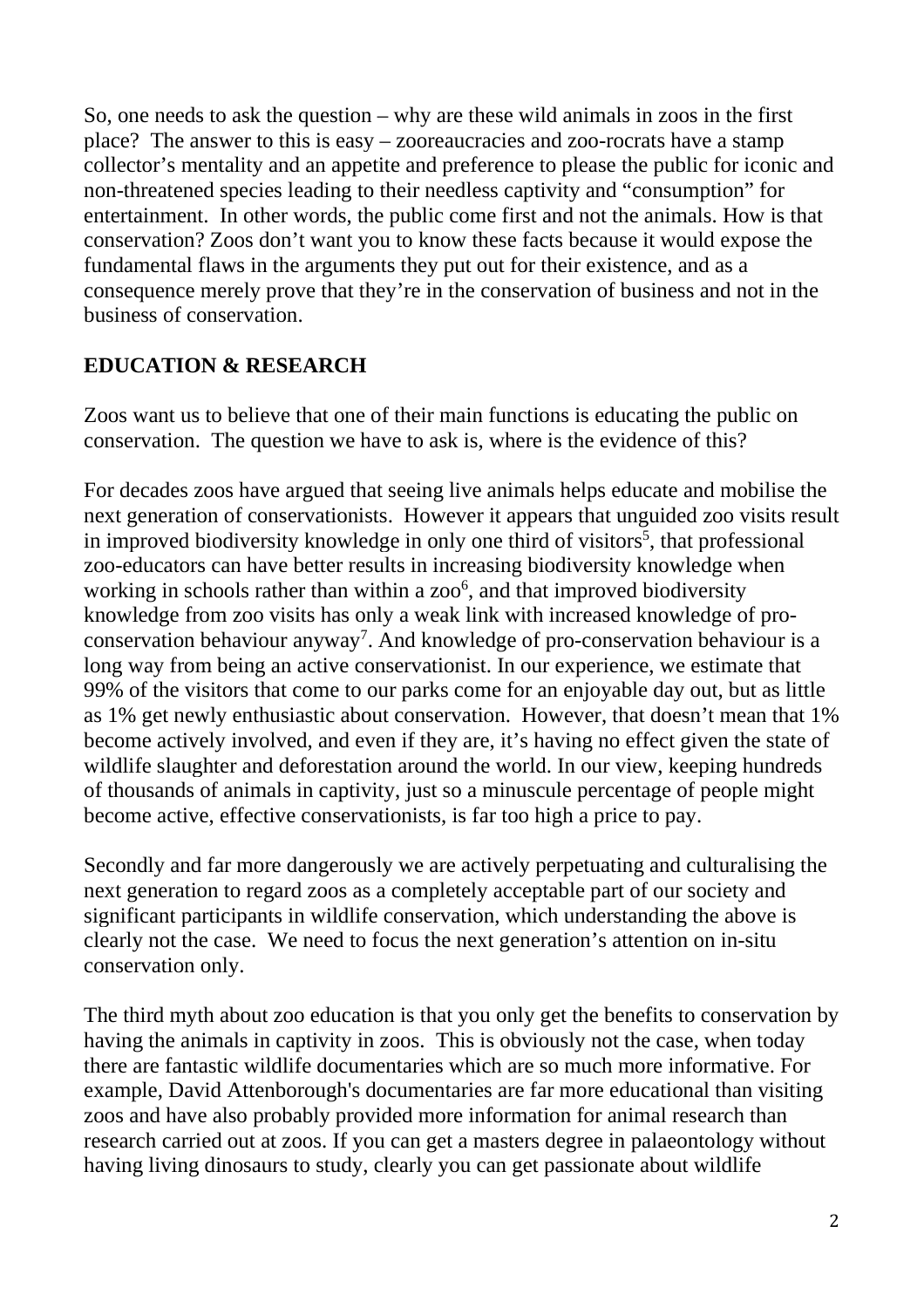conservation without visiting zoos. We recommend that education regarding in situ wildlife conservation must be part of the national curriculum, including the reality of zoos and their limited role in conserving species. This will be far more effective than zoo-based conservation education.

There certainly can't be any justification for holding animals in captivity primarily for research, partly because animals behave differently in captivity to the way they do in the wild. There is no clear reason why any necessary research couldn't be done in-situ. One has to question the effectiveness of research in zoos, considering their failure to effectively deal with disease, hybridisation and genetic viability with the species in their care. Indeed, some people seem to consider research as conservation but, clearly, they are separate; research can be relevant to conservation, but in itself is not conservation.

## **THE ARK IS SINKING**

Zoos argue strongly the importance of holding their species in captivity in order to provide a bank or animal ark, to hedge against extinction. This is another myth. We have already acknowledged that only 5% of these animals are critically endangered in the wild, with perhaps as few as three critically endangered mammal s that are truly viable in European zoos. Therefore, why are zoos arking all these thousands of other animals? A huge number of these species are hybridised, inbred or diseased, so again, why are they being arked?

More importantly, zoos must ask themselves: A. at what point is an animal so threatened that it may need to be put in some form of captivity for breeding, and B. if so, why is this not done in-situ? An example is the mountain gorilla - their population in 1981 was 242, today it's close to 1,000. This is in a country surrounded by aggressive habitat destruction, civil war and poaching, and all done without any captive breeding.

If zoos believe they are truly acting as a modern day ark for an endangered species, why not actively pursue reintroduction programmes for the species they manage?

History shows that captive-born animals have made contributions to improved wild status of only a handful of mammal species. European bison, Przewalski's horse, and Arabian oryx have all been brought back from extinction in the wild using zoo-bred animals, but that is about it so far. Only a small number of animals held by European zoos have been the subject of release projects, less than 5% of mammal species held, and a third of those are species not considered threatened at a global scale<sup>2</sup>. Even when captive-breeding is used in reintroduction projects, in 75% of cases zoos are not considered appropriate for undertaking the captive-breeding, with non-zoo facilities being preferred<sup>8</sup>.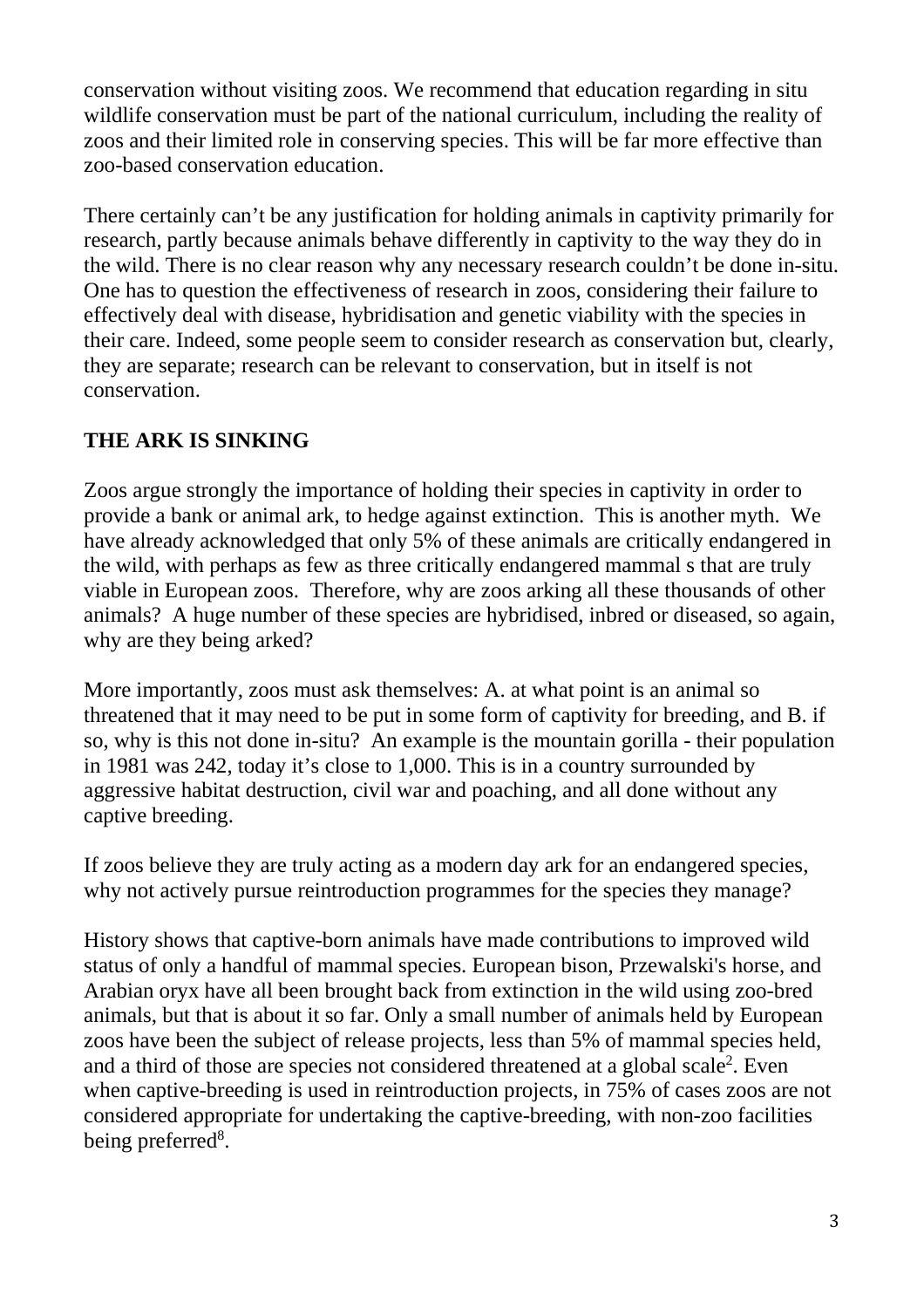In our experience there is an ingrained general belief in zoos that these animals belong in zoos for the reasons stated above, and cannot be rehabilitated back into the wild, as they have been institutionalised and lost their natural instincts … why then are they arking them? Although we acknowledge that in some cases rehabilitation and release into the wild may not be possible, we have shown that in many cases it often is possible.

Zoos will also often say conservation can't be done in-situ because of cost, poaching and habitat destruction – but again, The Aspinall Foundation has proven otherwise, and often against the expectations of the zoo community. The Foundation has successfully released into the wild captive-born animals of several species, including western gorilla, black rhino, Javan gibbon, Javan langur, grizzled langur, brown hyena, Przewalski's horse and European bison<sup>9</sup>. The release sites have long-term protection and the animals are monitored for many years<sup>10</sup>. Our belief is firmly that every effort must be made to save the animals in-situ even if it is in some form of sanctuary or reserve within their range states, rather than inferior captivity in world zoos.

A good example of animals successfully reintroduced and protected in the wild is the Aspinall Foundation gorilla project. Even though gorillas are critically endangered, and western gorillas are one of the few critically endangered species with viable captive populations in Europe, there are estimated to be between 250,000 – 300,000 gorillas (of both species) in the wild, reinforcing our view that the gorilla population is clearly not at the tipping point where there is any need to hold them in captivity, therefore we have been reintroducing them successfully back into the wild for over 30 years, with over 70 released and over 30 births. Even if in the future the population reached an alarmingly low level, it would still be possible to conserve the species in situ rather than in zoos.

Another example is the greater bamboo lemur, which was one of the rarest primates on the planet. The implementation of the Aspinall Foundation community-based species survival programme for this critically endangered species in Madagascar has resulted in the species recovering from only 100 wild individuals to over 1000 in a decade of community-based conservation. Consequently, the greater bamboo lemur has been removed from the list of the  $25$  most endangered primates in the world<sup>11</sup>. If these 100 individuals had been 'arked' by zoos to begin with then their recovery in the wild would never had taken place.

The problem of poaching in the wild is common knowledge and zoos use this as an excuse to hold elephants in captivity. However what zoos don't tell you, is the complexities of managing African elephants in captivity, and the associated problems of space for holding males. In European zoos this means they simply cannot breed enough elephants to maintain a sustainable elephant population. Basically the captive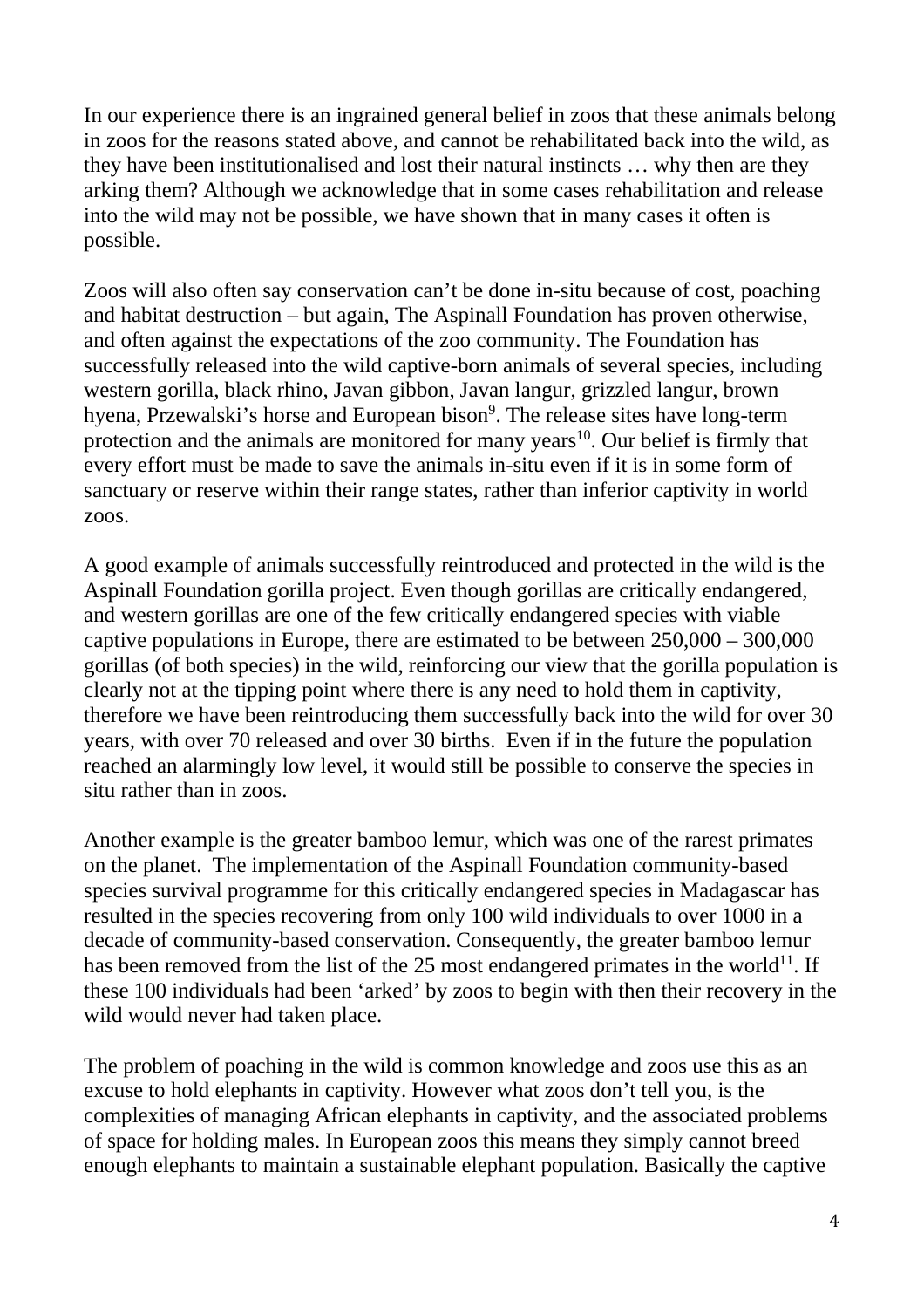population looks like it will go extinct faster than the wild population. Zoos in the US face a similar situation, and so are even now trying to import additional wild-born elephants from Africa<sup>12,13</sup>. This highlights the general zoo mentality of wildlife import and in effect consumption being prioritised over in situ conservation.

What zoos also don't tell you is that there are around 180 African elephants in captivity in Europe; 60 or more are too old to breed, and the remaining 120 are descended from 45 elephants imported from Africa. The total genetic diversity of the current European population is estimated to be equivalent to that of 15 unrelated elephants. By contrast there are over 20,000 African elephants in protected reserves, private and public in South Africa alone<sup>14</sup>, with very little poaching, therefore completely negating the argument for an ark, especially as it is an animal that is wholly unsuitable for captivity<sup>13,15</sup>. Even though The Aspinall Foundation has the best breeding success for African elephants outside of Africa, and we provide our herd with large open enclosures, there is no doubt that even our captive facilities do not provide sufficient space for the expression of the full repertoire of natural elephant behaviours.

There are hundreds of tigers of a number of species, held in European zoos. For many years rampant hybridisation and inbreeding has been commonplace. As a result, today there are possibly only a handful of genetically viable pure-bred tigers of any conservation value at all. This begs the question, what are they doing in captivity? Why has all the money been wasted on captive tigers and what is the plan for the remaining pure-bred tigers if there is no in-situ release programme? These are uncomfortable questions the zoo community refuse to acknowledge or ask themselves. At The Aspinall Foundation we are committed to only breeding pure-bred tigers and are actively searching for realistic release projects.

A further problem with the argument for the animal ark is the money wasted on building animal enclosures. To date zoos have spent hundreds of millions of pounds on building new enclosures, often for animals that are not even endangered, and in most cases it is for the benefit of the public, not the animal. For example zoos usually raise funds (through charitable means) under the context of conservation. It has been known for a zoo to spend upwards of £6-10m on enclosures to hold 2-4 large carnivores - surely this money would be better spent protecting over 100 tigers in situ for 10 years<sup>16</sup>. To make matters worse these zoo enclosures are often built for a human centric visitor experience rather than for the welfare of the animals. Often there is no privacy for the animal, and a lack of space which leads to inevitable mental stress disorders so common in captive animals.

There are far too many examples of misalignment of funds like this to list, so the simple question is, with the money that zoos raise through charitable means, is this better spent on a new enclosure, or protecting wildlife and habitat in-situ? The answer is obvious.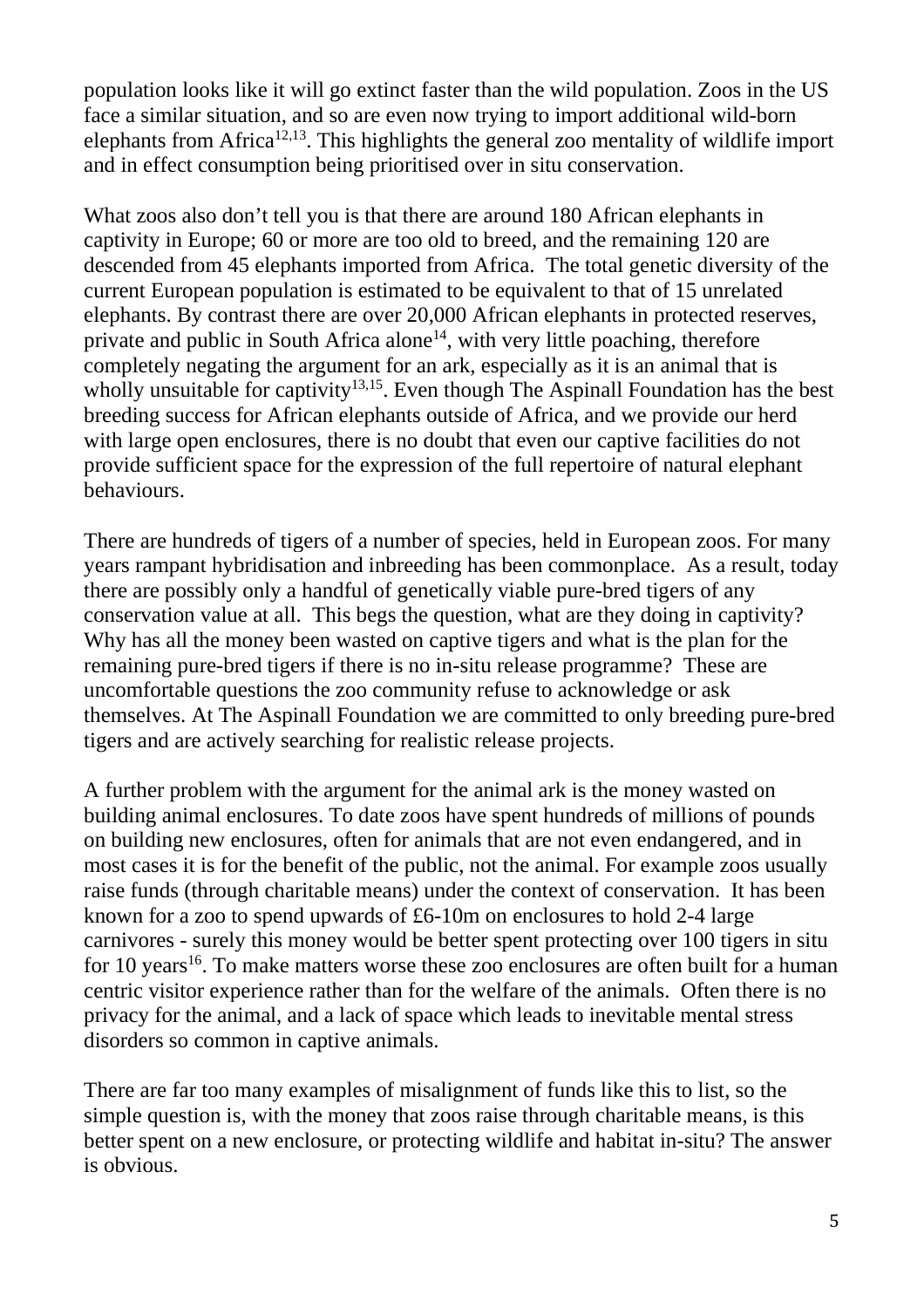# **HYBRIDISATION & DISEASE**

Until the mid 1980s there was no breeding programme that dealt with the issue of subspecies and genetic purity. Over many generations, individuals from different subspecies and sometimes from the same genetic lines were bred together without any coherent strategy. As a consequence, today, there is no accurate history or accurate genetic lineage for many species and subspecies, which makes it impossible for many of these species and subspecies to have any conservation value at all. While zoos have become aware of this recently and are trying to phase out hybridisation, the fact is this affects the vast majority of animals in captivity and is impossible to rectify.

What zoos don't want you to know, added to the hybridisation and genetic lineage issues we've highlighted above, is that a great number of captive species carry some form of disease that again negates any conservation value and precludes them from ever being reintroduced to the wild. Zoos have no obligation or incentive to be transparent about these vitally important issues. So again, we ask the question, what's the point of keeping these animals and continuing to breed them when there is zero conservation value. The reason is these animals' value is for public display and for profit. Not for arking the species, and not for reintroduction back into the wild.

The problems of disease, hybridisation and non-viable populations is endemic to captive animals. We have struggled to find more than a handful of worthwhile species in the entire worldwide collection that have any true conservation value, amongst the thousands held in captivity. Other people have come to similar conclusions, even when looking only at viability issues $17,18$ .

# **THE WAY FORWARD**

We are suggesting that a plan is put in place so that all zoos are phased out over a 25 to 30 year period, starting with certain species that clearly are not suitable for captivity. Such a plan, expanded upon below, should be overseen by independent nonzoo professionals as self-auditing will not result in objective planning and action.

In the medium term, 10 years or less, small urban zoos, or any zoo 50 acres or less, should be considered for closing, or at the least there should be some mandatory regulations on the number of large mammal species that can be held in such small acreage. The reason for this is simply the smaller the space, the greater the stress on the animal, and in many of these smaller zoos they have far too many species in far too small spaces. This is common knowledge.

If animals are to be kept in captivity for the next 30 years, then serious improvements in husbandry and welfare of animals in zoos needs to be implemented. We believe the diet of animals in captivity is generally substandard with a lack of suitable variety and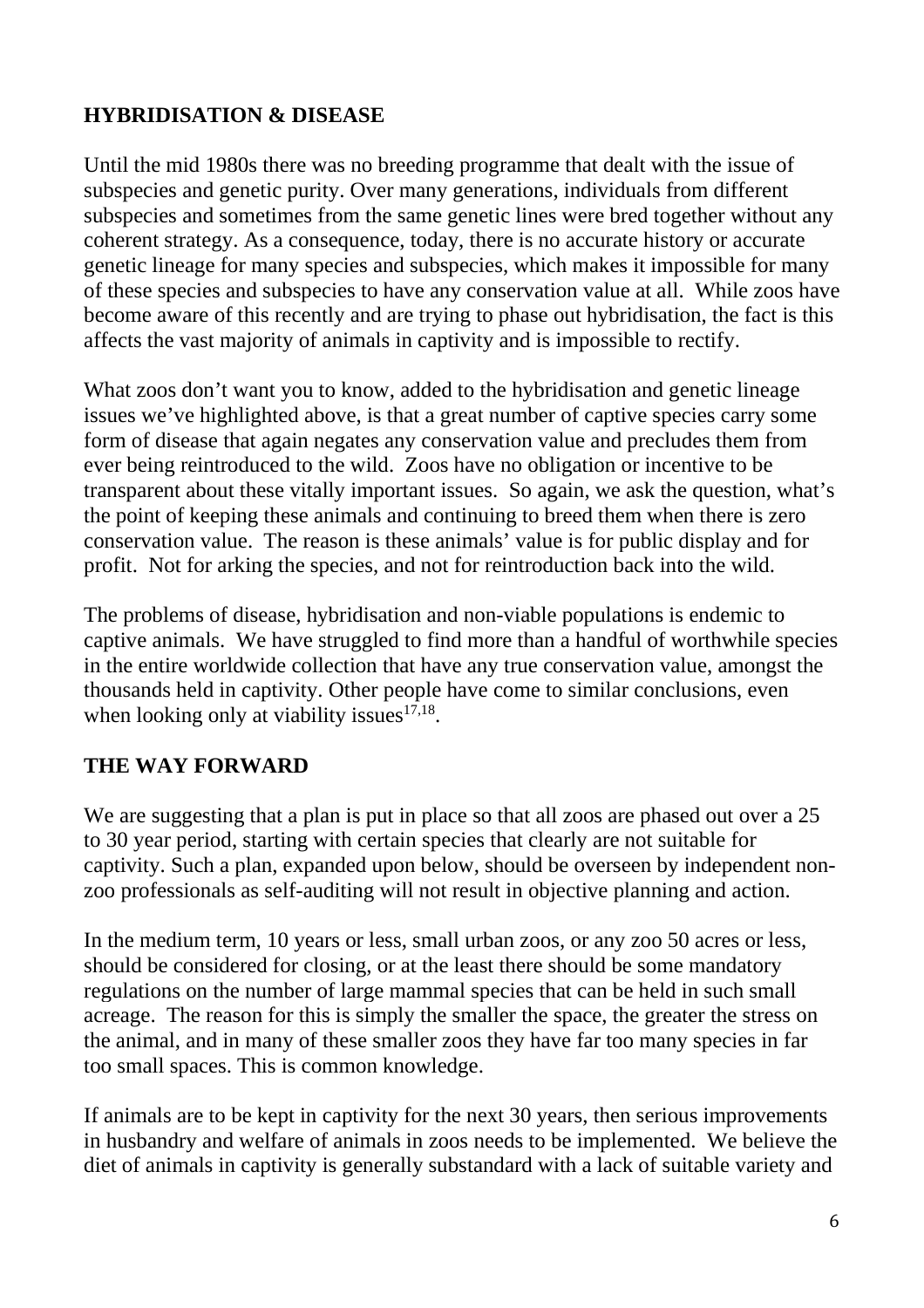quality which must be quickly improved. While zoos have certainly improved over the years with enrichment, there is still much more to be done<sup>1</sup>.

We know that what we are suggesting will not be popular amongst the zoo world. However, it is our wish to work together to form a collaborative view on an honest and best way forward. If zoos oppose these views then we invite them to respond and list all the reasons why they keep each of their species, how they are dealing with disease, hybridisation and non-viable populations in a conservation context, and to justify all the money they spend on enclosures.

The Aspinall Foundation has learnt a huge amount in regard to animal reintroductions over the last few years and we try to enthuse other collections and pass our knowledge on, but all too often conventional thinking in zoos denies this possibility. As a consequence, we have made very little progress in convincing other institutions that reintroductions are a viable conservation tool at their disposal.

The Aspinall Foundation believes that many animals, threatened and non-threatened, that are currently in captivity, could be found homes in the wild or semi-wild. Our experience has shown that animals thought impossible to be reintroduced back into the wild, can be, if the necessary commitment and resources are in place.

For example, gorillas – the Aspinall Foundation has for over 30 years, been successfully reintroducing over 70 gorillas from both in- and ex-situ populations, into the wild, with an 97% annual survival rate<sup>10</sup>, and over 30 births to released animals. The added conservation value includes the protection for the whole reintroduction site. The Foundation protects over a million acres over the Bateke plateau, which spans the borders of Congo and Gabon, and by reintroducing a key stone species like gorillas, this provides umbrella protection for iconic species such as elephants, chimpanzees, forest buffalo, and  $\lim^{19}$ . The Foundation has worked on similar reintroduction projects across the world with black rhino, Javan gibbon, Javan langur, grizzled langur, European bison, brown hyena, and Przewalski's horses<sup>9,20</sup>. The Foundation has organised in situ research to help guide conservation and reintroduction decisionmaking, and has developed community-based conservation projects in Madagascar that conserve several of the most endangered species on the planet through costeffective in situ work without resorting to captive-breeding. Conservation and reintroduction efforts are at the core of the Foundation's thinking and planning, and should also be for all zoos globally.

We acknowledge that despite our own best efforts there are inconsistencies or hypocrisies in our own work. We accept that within our own establishments we suffer from the same problems described above as do other institutions, but we are owning up to the problems and we are committed to deal with the issues. For example, we will not breed any hybridised species and non-threatened species unless for release or animal welfare reasons and we will phase out these species over the coming years. We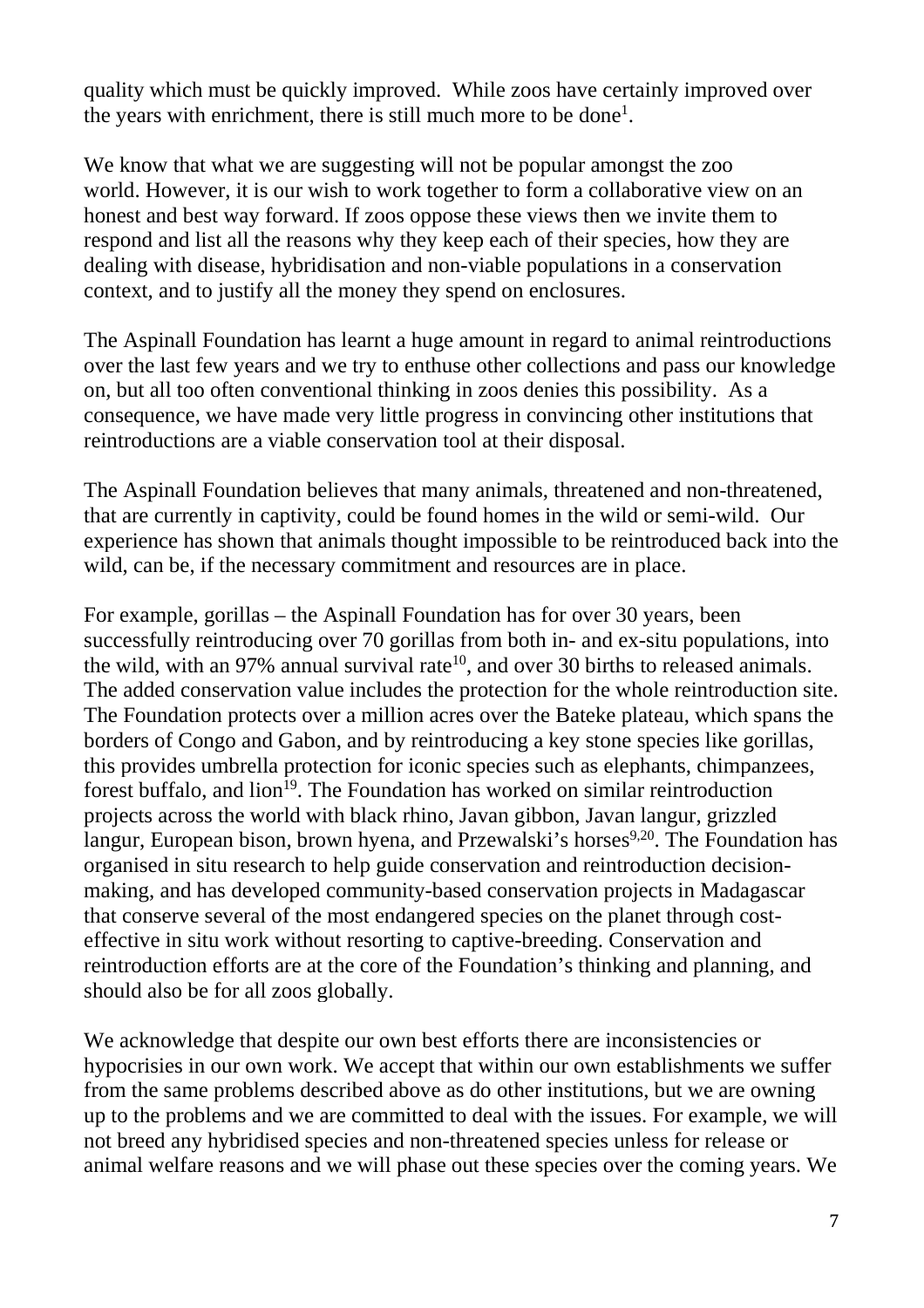will have a programme of renewing our signage where we will make clear the nonthreatened species we hold. We will continue to lead the world in reintroductions of zoo-born mammals and will release further species back to the wild. We will continue work on researching relevant issues such as genetics and disease risk, and we will invest at least 10% of the value of gate receipts into in situ projects. We recognise and value the great work of the dedicated zoo keepers around the world, who are all passionate about animal welfare and conservation. We will continue dialogue with them and help them to ask questions about the real contributions of zoos to conservation.

It's obvious to me that zoos don't satisfy the criteria that they use to justify their continued existence: they do not play a significant role in the conservation of wildlife, their claims to educate are exaggerated, zoo research is compromised and better done in the field, if a total of only a handful of species held in zoos can be used as a hedge against extinction in the wild (after disease, genetic bottle-necking and hybridisation are taken into consideration), what is the point of 'arking' the thousands of other species held captive? In order to focus on the very real threat of extinction of wildlife around the world we should hasten the extinction of Homo Zoorocratus.

#### **RECOMMENDATIONS FOR MANDATORY ZOO LICENCE REGULATIONS**

Zoo regulation should be not be undertaken by zoo-people, but by external experts including wildlife conservationists. In order to obtain a zoo licence, it is our recommendation that zoos must do the following:

All species in zoos that are not extinct in the wild or critically endangered, should be phased out over the next 20 years, as well as any species with disease, hybridisation or lack of genetic viability.

Every zoo should have an active reintroduction programme of the species they keep, and should phase out the species for which they have no reintroduction programme.

In 10 years or less, urban zoos, or zoos less than 50 acres should be closed, or only hold a maximum number of species and individual animals.

All health records as well as hybridisation issues should be open, transparent and made clear to the public, and full genetic profiles should be built up of all species.

The public should be made aware of the animals that are *not* critically endangered.

All animal shows must stop immediately.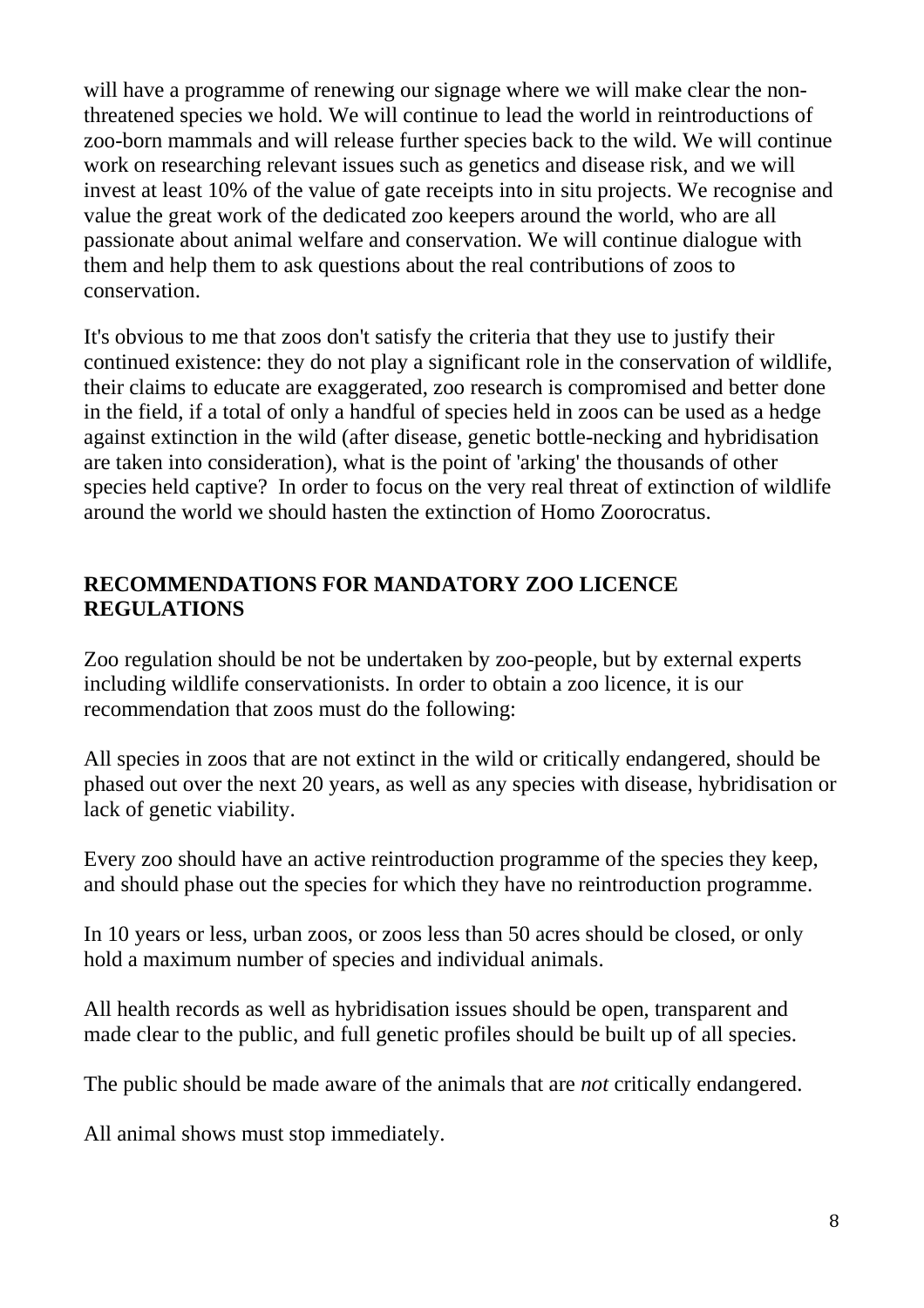No animal can be locked out on permanent public display and must be given decent areas of privacy. It has been proven that animals who are locked out on display to the public and not given substantial amounts of privacy causes serious stress to the individual. Yet zoos tend to maximise viewing times and therefore animals are often subjected to this unhealthy practice. We recommend guidelines are put in place immediately to provide all animals with privacy and not to be locked out for extended periods.

Animal training for research or veterinary reasons has to have specific goals and guidelines to avoid unnecessary interference in their natural behaviour.

A minimum of 10% of zoo gate receipts must be directly invested in in situ conservation projects, including mandatory funding of in situ conservation for species they hold and discretionary funding of other conservation efforts, all of which must be fully transparent.

Zoos must justify that any amount over £250,000 spent on new enclosures is not better spent on protecting the wild. This should be judged by an independent panel.

# **REFERENCES**

1. Born Free (2011). The EU Zoo Inquiry 2011: An evaluation of the implementation and enforcement of EC Directive 1999/22, relating to the keeping of animals in zoos. Report Findings and Recommendations.

2. Gilbert T, Gardner R, Kraaijeveld AR, Riordan P. (2017). Contributions of zoos and aquariums to reintroductions: historical reintroduction efforts in the context of changing conservation perspectives. International Zoo Yearbook **51:**15–31.

3.<https://www.zootierliste.de/en/> downloaded 9 May 2019.

4. EAZA (2017). TAG reports 2017. European Association of Zoos and Aquaria.

5. Jensen, E. (2014). Evaluating children's conservation biology learning at the zoo. *Conservation Biology*, *28*(4), pp.1004-1011.

6. Moss, A.G., Littlehales, C., Moon, A., Smith, C. & Sainsbury, C. (2017). Measuring the impact of an in-school zoo education programme. *Journal of Zoo and Aquarium Research*, *5*(1), pp.33-37.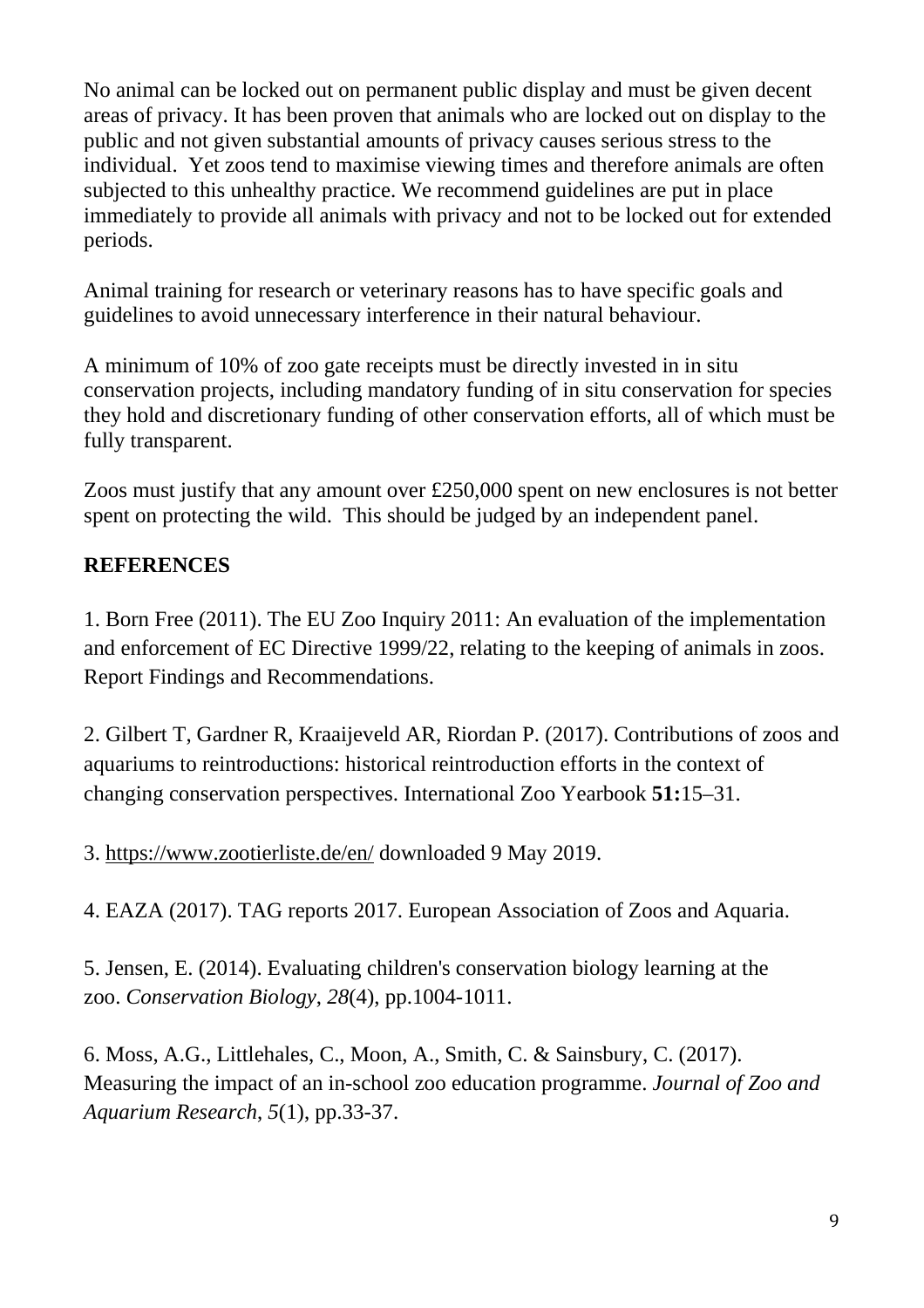7. Moss, A., Jensen, E., & Gusset, M. (2017). Probing the link between biodiversity‐ related knowledge and self‐reported proconservation behavior in a global survey of zoo visitors. *Conservation Letters*, *10*(1), 33-40.

8. Brichieri-Colombi, T. A., Lloyd, N. A., McPherson, J. M., & Moehrenschlager, A. (2019). Limited contributions of released animals from zoos to North American conservation translocations. *Conservation biology*, 33(1), 33-39.

9. King, T. (2013). The Aspinall Foundation: 30 years of captive-breeding, reintroduction and conservation. *Wild Conservation* 1: 76-89.

10. King, T., Chamberlan, C., & Courage, A. (2012). Assessing initial reintroduction success in long-lived primates by quantifying survival, reproduction, and dispersal parameters: western lowland gorillas (*Gorilla gorilla gorilla*) in Congo and Gabon. *International Journal of Primatology*, *33*(1), 134-149.

11. Mongabay.com (2012). Greater bamboo lemur removed from 'most endangered primates' list.

[https://news.mongabay.com/2012/11/greater-bamboo-lemur-removed-from-most](https://news.mongabay.com/2012/11/greater-bamboo-lemur-removed-from-most-endangered-primates-list/)[endangered-primates-list/](https://news.mongabay.com/2012/11/greater-bamboo-lemur-removed-from-most-endangered-primates-list/)

12. AfricaGeographic.com (2019). Wild-caught elephants for USA zoos. [https://africageographic.com/blog/wild-caught-elephants-usa](https://africageographic.com/blog/wild-caught-elephants-usa-zoos/?mc_cid=ca59586631&mc_eid=6eee359afa)[zoos/?mc\\_cid=ca59586631&mc\\_eid=6eee359afa](https://africageographic.com/blog/wild-caught-elephants-usa-zoos/?mc_cid=ca59586631&mc_eid=6eee359afa)

13. The New York Times Magazine (2019). Zoos Called It a 'Rescue.' But Are the Elephants Really Safe? [https://www.nytimes.com/2019/07/09/magazine/elephants](https://www.nytimes.com/2019/07/09/magazine/elephants-zoos-swazi-17.html)[zoos-swazi-17.html](https://www.nytimes.com/2019/07/09/magazine/elephants-zoos-swazi-17.html)

14. Pretorius, Y., Garaï, M. E., & Bates, L. A. (2018). The status of African elephant *Loxodonta africana* populations in South Africa. *Oryx*, 1-7.

15. Ho, I. & Lindsay, K. (2017). Challenges to CITES regulation of the international trade in live, wild-caught African elephants. Paper submitted to the Sixty-ninth meeting of the Standing Committee of the Convention on International Trade in Endangered Species of Wild Fauna and Flora.